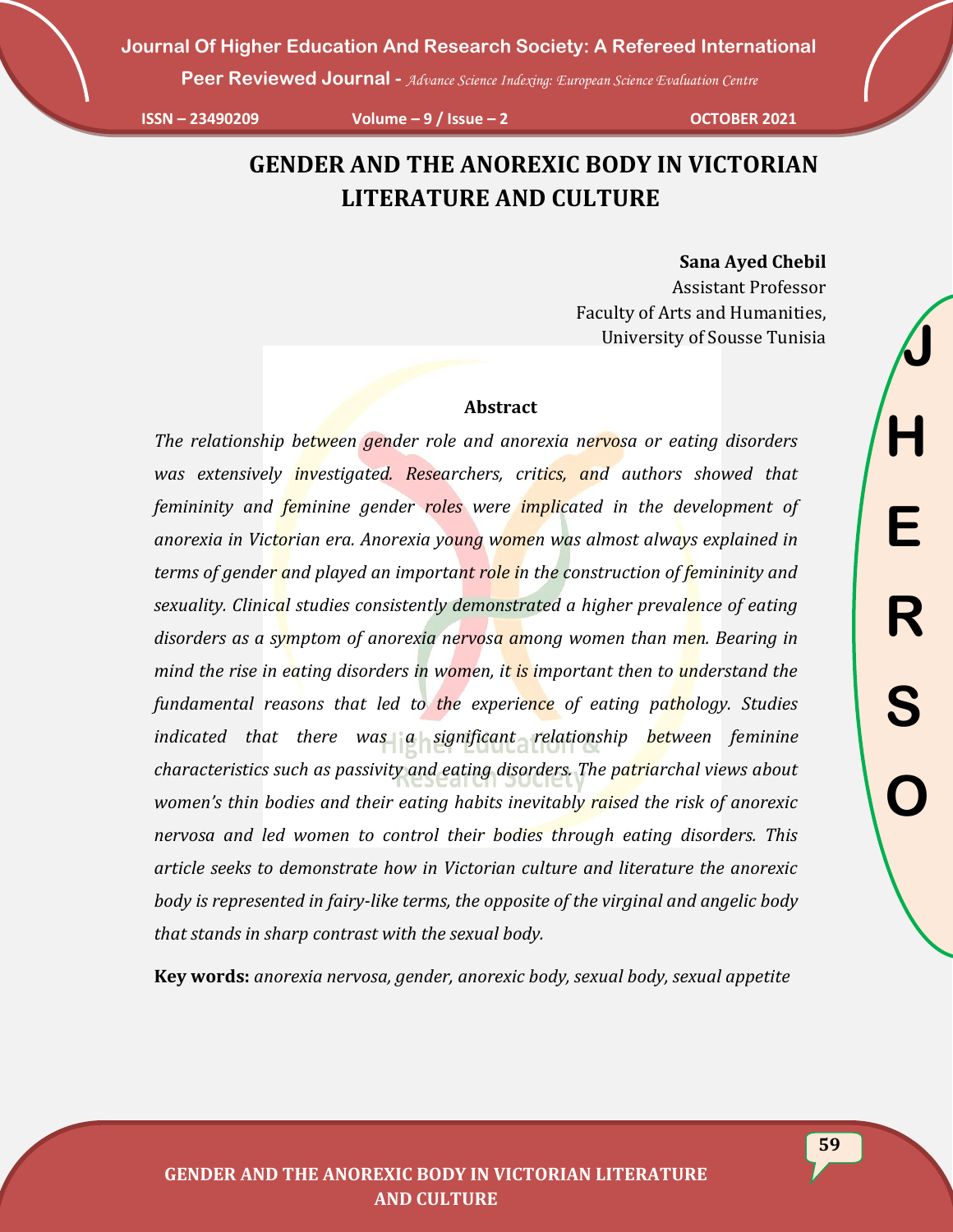**Peer Reviewed Journal -** *Advance Science Indexing: European Science Evaluation Centre*

**ISSN – 23490209 Volume – 9 / Issue – 2 OCTOBER 2021**

# **GENDER AND THE ANOREXIC BODY IN VICTORIAN LITERATURE AND CULTURE**

**- Sana Ayed Chebil**

## **1. Introduction: Definition of Anorexia Nervosa**

efore examining the role of the anorexic body in the construction of Victorian gender ideology, one must be familiar with the term of 'anorexia nervosa' and its historical development. The latter was defined as "a serious illness of deliberate self-starvation with profound psychiatric and physical component" and regarded as a "complex emotional disorder that launches its victims on a course of frenzied dieting in pursuit of excessive thinness" (Neuman and Halvorson). Michelle M Lewica referred to the different aspects of *The Religion of Thinness* including myths, icons, rituals, morals that were provided by religion in order to encourage individuals to pursue specific spiritual goals. The obsession with the 'ideal' thin body was apparent in the history of Western culture and influenced both men and women by its ideas and beliefs. Biblical stories from Genesis onward associated appetite women with sin: it was Eve who ate the forbidden fruit and caused humanity to fall in sin (Lelwica 34). Accordingly, as this example involved the physical body of women, Genesis myth revealed that the origin of sin was the disobedient appetite of a woman. In contrast to Eve, Christ was able to enter the world through the "pure", desexualized body of a Virgin Mary (Lewica 34). Women had to ignore their appetite in order to be associated with sacred images of Mary as nurturers and not consumers. B

## **2. Anorexic Nervosa in Medieval period**

 Scholars focused on the spirituality of the medieval times that was achieved mainly through fasting or eating disorders. In examining late medieval chastity and spirituality, they concentrated on the symbolic meaning of eating that was considered as "an **J**

**H**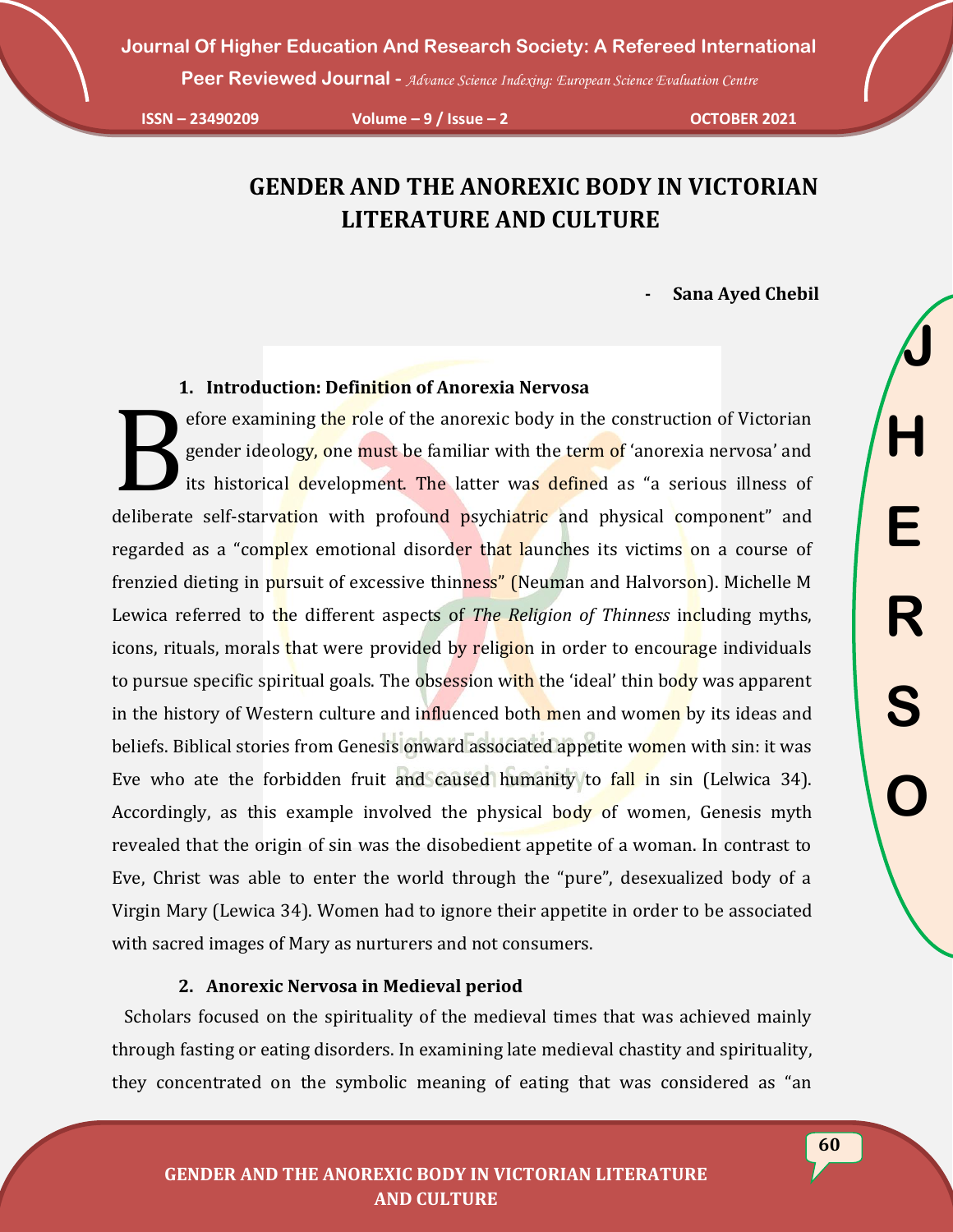**Peer Reviewed Journal -** *Advance Science Indexing: European Science Evaluation Centre*

**ISSN – 23490209 Volume – 9 / Issue – 2 OCTOBER 2021**

**J**

**H**

**E**

**R**

**S**

**O**

occasion for union with one's fellows and one's God" (Bynum 3). In *Holy Feast and Holy Fast: The Religious Significance of Food to Medieval Women*, Bynum referred to the example of Jesus whose relation with food had many spiritual meanings: "Because Jesus had fed the faithful not merely as servant and waiter, preparer and multiplier of loaves and fishes, but as the very bread and wine itself, to eat was a powerful verb" (4). In other words, eating in late medieval Europe was not simply an activity marked by food consumption and digestion; however, it carried within it other symbolic meanings and connotations. It was not referred to food consumption but it was associated with the consumption of spiritual values: "It means to consume, to assimilate, to become God" (251). Not only did food function as a symbolic motif in late medieval spirituality, it also acted as a more significant motif in women's chastity and purity than in men. The term 'anorexic nervosa' recalled the 'medieval anorexia' experienced by some medieval young women who went through ascetic practices which implied severe eating disorders and fasting.

Medieval women's severe fasting was a form of religiosity and renunciation that were fundamental to achieving their chastity, purity, and spirituality. While men also practiced renunciation, women had to practice it through giving up food and controlling their bodies. As Bynum demonstrated it, "each gender renounced and disturbed what it most effectively controlled; men gave up money, property and progeny; women gave up food" (193). Accordingly, the kinds of renunciations proposed during the medieval period were gendered, leading women to be associated with their corporeality. The severe fasting practices that medieval women went through emphasized the idea that women could not achieve spirituality without denying their bodies. Bynum added that 'service and suffering' that were an important component of the spiritual theme of 'Imitato Christ' were experienced by medieval women through the denial of the flesh of their bodies (255). Fasting, for medieval women, was a means of imitating Christ, "fusing themselves with the suffering of Jesus, which, for those whose only food was the communion host, was joined into an ecstatic obsession with the Eucharist as an act of

**61**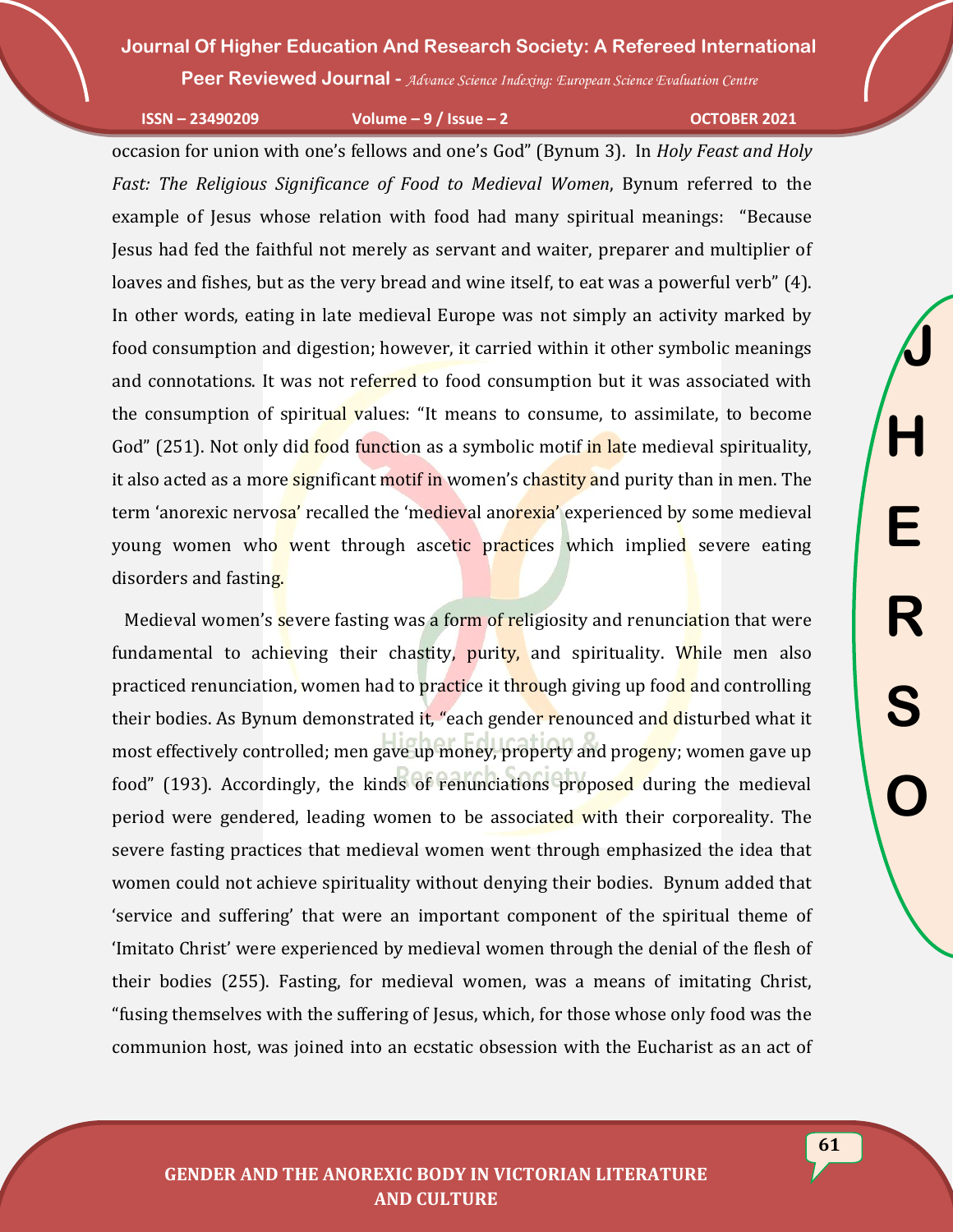**Peer Reviewed Journal -** *Advance Science Indexing: European Science Evaluation Centre*

**ISSN – 23490209 Volume – 9 / Issue – 2 OCTOBER 2021**

literally "feeding on the body of God"" (Collier 98). Therefore, the female body became the primary marker of exhibiting chastity and spirituality.

 As mentioned earlier, Bynum suggested that women's fasting practices must be interpreted within the context of medieval Christianity, with its heavy dependence on imitato Christ and the connection of women with food and bodies. The spiritual connotation of medieval women's fasting practices demonstrated the principle role of women as givers of life, nurturers of children, and helpers of the poor through giving them food. Their acts of fasting recalled "[I]ate medieval theology [that] emphasized Christ as suffering and Christ's suffering body and food" (Bynum 260). Medieval women like Christ were viewed as food and the source of existence and human life—the image of Virgin Mary that was the symbol of women's chastity of the time. The breast milk of women was seen as "transmuted blood," allowing an analogy between "God who feeds humankind with his own blood in the eucharist and human mother whose blood becomes food for her child" (qtd. in Collier 98). As such, women like Christ have to suffer through their own bodies and giving up food. Women were described by Christian authors as the "physical" part of the world and the human existence. Therefore, women were considered more responsible than men for controlling their bodies' flesh, desires, and appetite. They are expected to prepare meals, feed their children, and give food to the poor. Women's bodies by virtue of their capacity to give birth "were seen as analogous to both ordinary food and to the body of Christ" (Bynum 30). By refusing to eat and directing their hunger toward the nourishment of Christ, medieval holy women became the suffering and feeding humanity of the body on the cross (Bynum 30).

## **3-Anorexic Nervosa in Victorian Era**

 The inquiry into the relationship between fasting and anorexia nervosa began during the Victorian era. It was until the nineteenth century that anorexia nervosa became a recognized illness and the "fasting girl" became a serious problem for Victorian doctors. From around 1850 to 1900 many women "carefully concealed their appetite for food in fear that it would be misconstructed as a desire for sex" (Brumberg). The anorexic body

**GENDER AND THE ANOREXIC BODY IN VICTORIAN LITERATURE AND CULTURE**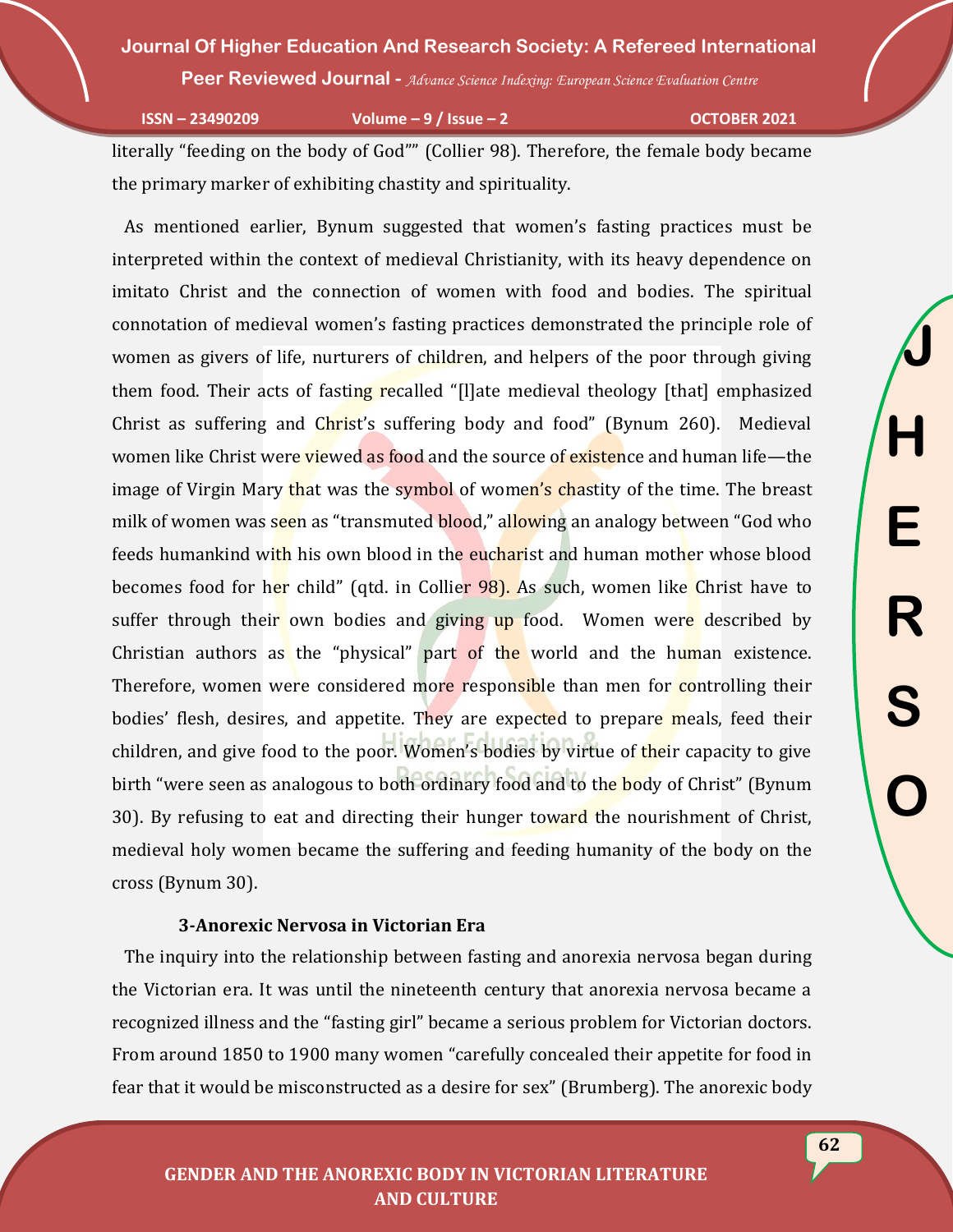**Peer Reviewed Journal -** *Advance Science Indexing: European Science Evaluation Centre*

**ISSN – 23490209 Volume – 9 / Issue – 2 OCTOBER 2021**

**J**

**H**

**E**

**R**

**S**

**O**

in Victorian era recalled the discourse of body-mind dualism that divided the world into what is mental, rational, spiritual, and what is physical. Whilst the mind was privileged, the body is constructed as alien, as an enemy that threatened our attempts at control and must be controlled (Bordo). It was within the socio-cultural context of this discourse of this dualism that the body was considered as a threat or alien and in need of control, and that the slim/anorexic body was viewed as the controlled one (Malson 124).

#### 3.1 Anorexic Body and Beauty Myth

 In the case of anorexic nervosa in the nineteenth century, particular discourses coalesced in order to produce the ideal female body. The cultural and social aspects of anorexic nervosa were important in the construction of the female body. Siler assumed that the history and origins of anorexic nervosa was traced back to the Victorian period, adding that Victorian England had a "culture of anorexia" (19). According to Silver, the "culture of anorexia" referred to the way in which "culture itself manifested an anorexic logic; in other words, that several of its gender ideologies meshed closely with the etiology of anorexia nervosa" (27). Silver addressed the relationship between the Victorian "culture of anorexia" and Children's literature. The latter "praises girls for denying their appetites and limiting their consumption of food, often connecting that denial to femininity" (Silver 52). In addition, this kind of literature connected fat bodies with immorality: "the Victorian culture of anorexia is already apparent in children's literature that associates eating, especially for girls, with traits such as greed, lust, and aggression" (Silver 54). The domestic ideology of Victorian era that attached women to the private sphere acquired women to possess thinner and slender bodies than men. The association of women with the private sphere inevitably led them to embody the 'angelic' characteristics of the ideal womanhood such as female purity and emphasized "women's spiritual power as a moral guide with the home" (qtd. in Heller and Moran).

 Until Victorian times a woman's body "had been expected to reflect a "mother-earth" image. This maternal expectation was codified through imposing on mothers' bodies the cultural norms of the era. Victorian mothers' rejection of food involved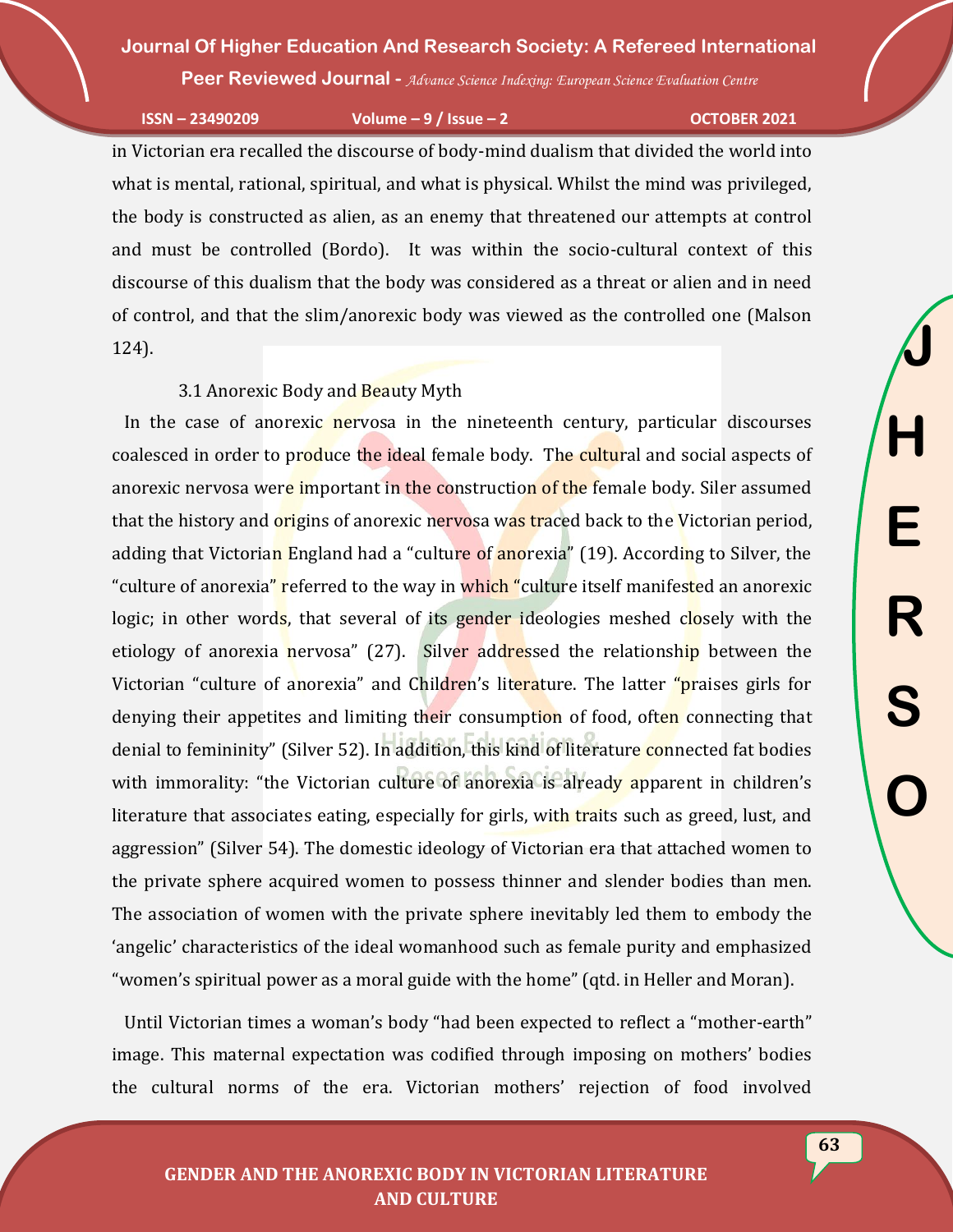**Peer Reviewed Journal -** *Advance Science Indexing: European Science Evaluation Centre*

**ISSN – 23490209 Volume – 9 / Issue – 2 OCTOBER 2021**

**J**

**H**

**E**

**R**

**S**

**O**

preoccupation with the serving and preparing of food. The anorexic Victorian mothers insisted upon feeding children and preparing meals for them and the family. The image of the angelic mother was valorized in many Victorian novels including Dickens's novels that displayed this image from consumer ideology. In *Consuming Fictions: Gender, Class, and Hunger in Dickens's Novels*, Gail Turley Houston argued that Dickens related the issue of gender and class to women's starvation and hunger. Dickens's heroine was silent, like the anorexic as they use "both her appetite and her body as a substitute for rhetorical behavior" (48). He perpetuated the Victorian idealization of woman as "a selfscarifying and ever-renewing source of physical and emotional nurture who was without need of nurture" (Houston xi). The angelic nature and maternal daughters were prominent in Little Dorrit whose heroine as Houston describes, is "little" because she sacrificed her self-nourishment and food in order to nurture her needy father (139-153).

The thin/anorexic body signified Victorian women's control of their bodies that was restricted to the conventional role of female domesticity. Because of their physiological component, their responsibilities were determined by the maternal role which was considered as the primary indicator of her proper gender identity. Their bodies metaphorically linked them to the domestic roles of nurturing and feeding children through their breasts that revealed feminine softness in child rearing. Erik Erikson revealed that the relationship between mothers and babies represented the natural role of mothers as nurturers and not consumers: "first felt and touched and tasted and ate all sensual knowledge—was of a woman's body" (14). Erikson further demonstrated the original feeding relationship in which the child "lives through and loves with his mouth" while the mother "lives through and loves with her breasts" (15). The fact that Victorian mothers had to sacrifice their self-nutrition in the benefit of the nutrition of their babies and children was considered as a sign of holiness and recalled the image of the mother goddess. The idea that the mother "loves through her breast", as presented by Erikson, revealed the ideal image of motherhood and the careful mothers who tended to sacrifice their own nutrition and health for the sake of their babies or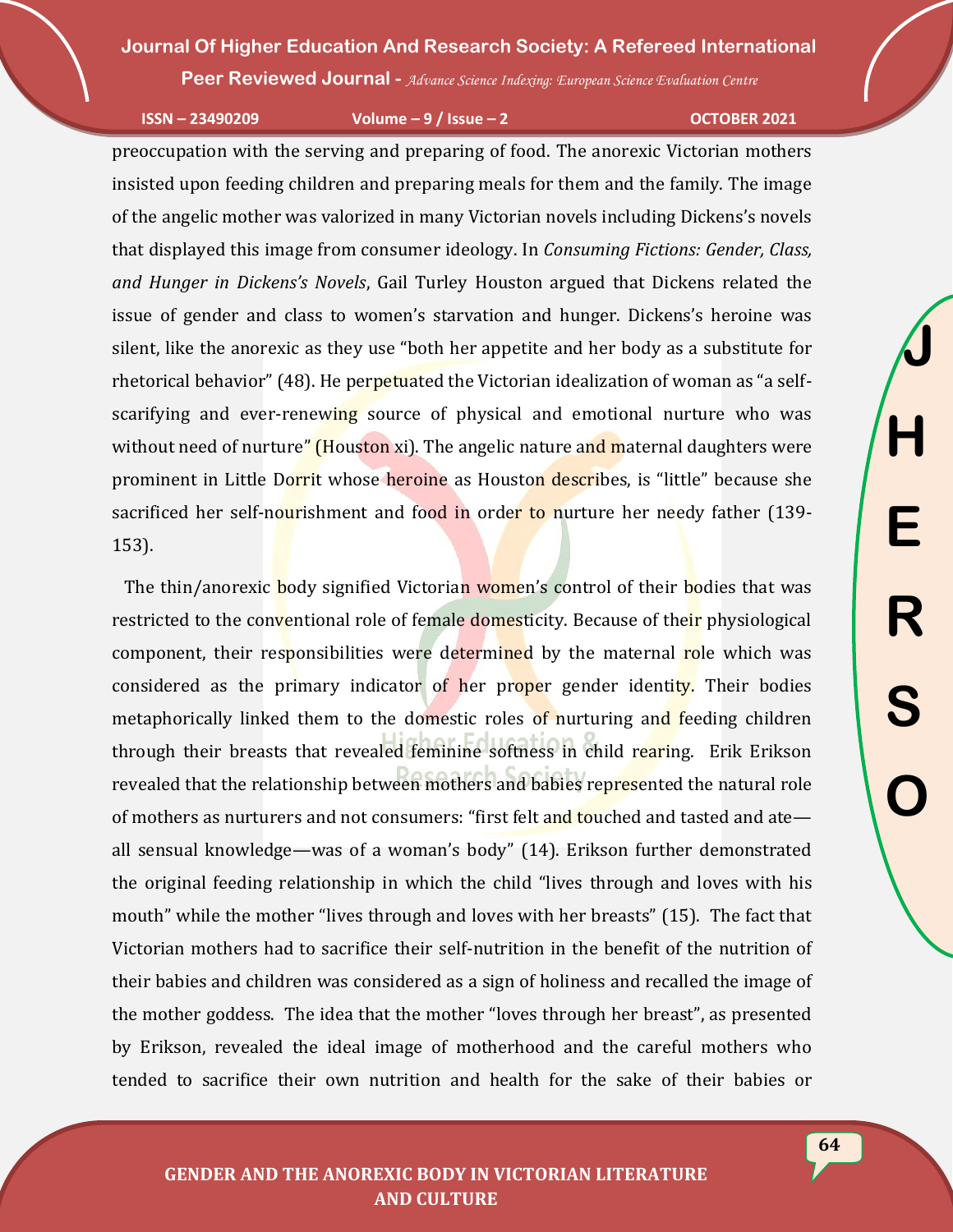**Peer Reviewed Journal -** *Advance Science Indexing: European Science Evaluation Centre*

**ISSN – 23490209 Volume – 9 / Issue – 2 OCTOBER 2021**

children. This image was developed by Dickens whose ideal women tended to be "little mothers" since thin mothers as protective, while he presented fat mothers as selfish (Holbrook 171).

 The sexual division of labor in Victorian society was based on the belief that the principle female role was perceived to be mothering and childrearing. Anorexic mothers were visibly identified by their role as nurturers and breast feeders. Their physical equipment (the fact of having breasts) categorized them as the providers and distributors of food rather than consumers. This image is symbolized in the mythology and popular culture of the Victorian era. Images of the nursing Christ asserted the proper role of women as mothers, protectors, givers of food as her breast symbolically were interpreted by many critics as a symbol 'for spiritual nourishment' (Fletcher 67). Painted images of Mary breastfeeding played an important role in the identification of mothers as the producers of life and food:

Mutual regulation with a mother who will permit him [to get] as she gives. There is a high premium of libidinal pleasure on this coordination. The mouth and the nipple seem to be the mere centers of the general aura of warmth and mutably which are enjoyed and responded to with relaxation not only by these focal organs, but by both total organisms. (*qtd.in Dotterer* 102)

## **Higher Education & Research Society**

 Bearing in mind the Victorian women's weak biological and rational disposition, the domestic ideology of separate spheres naturalized and justified sexual division of labor. Associating women with the role of mothering and breastfeeding as the only fundamental role inevitably led them to go through a process of self-starvation in order to conform the patriarchal norms that identify them as breast feeders and nurturers. Because of their biological capacity to bear children, Victorian women were viewed as nurturers who experienced the denial of their appetite and committed themselves to nurturing their children through the pattern of self-giving. The Victorian ideal of motherhood was metaphorically represented through women's self-starvation of their bodies in order to feed their children.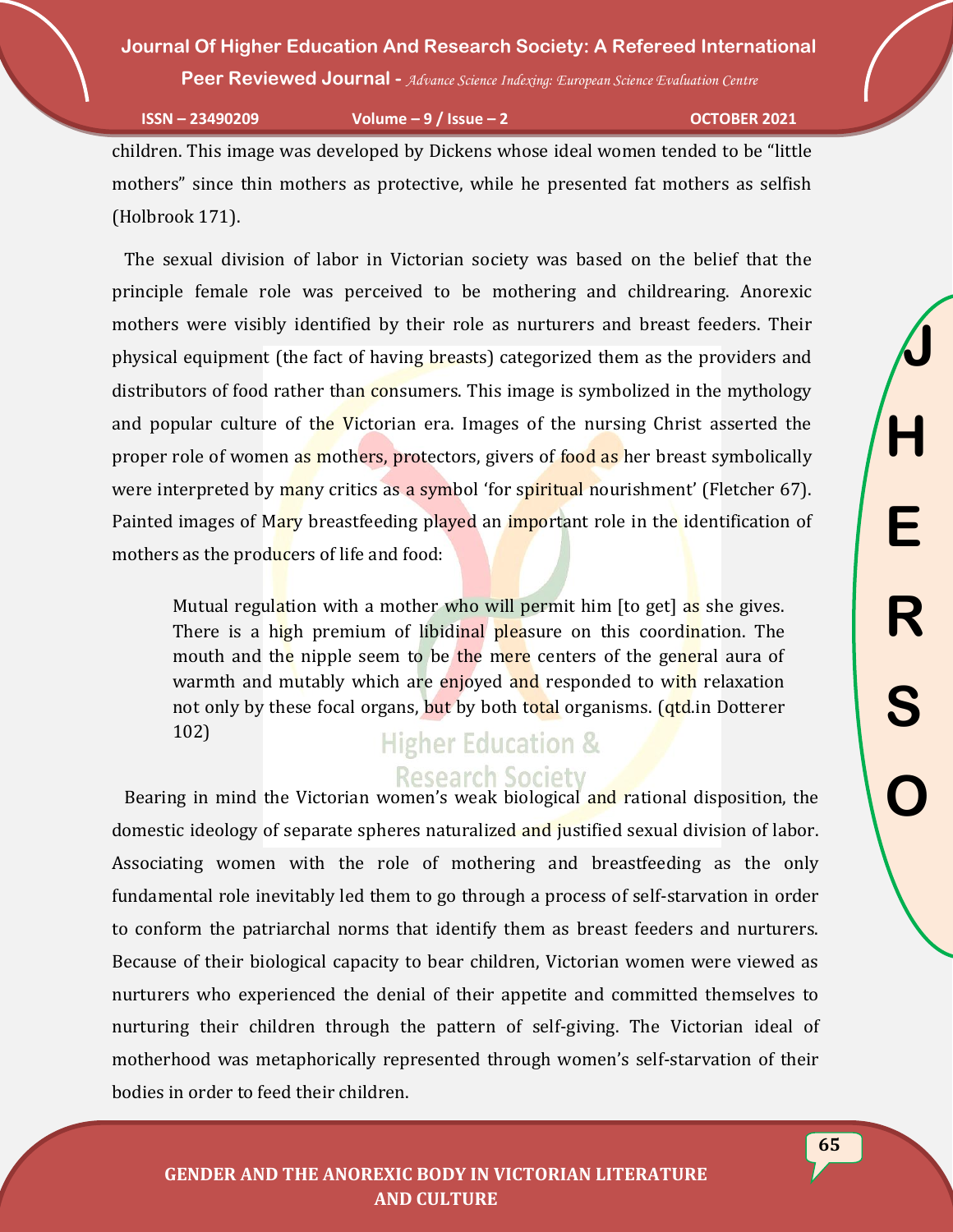**Peer Reviewed Journal -** *Advance Science Indexing: European Science Evaluation Centre*

**ISSN – 23490209 Volume – 9 / Issue – 2 OCTOBER 2021**

#### **6. The Sexual Body**

 After subverting the domestic ideology and refusing the subordinate situation of its female figures, the mythical women became aligned with the monstrousness of the fallen and New Women who appeared in the post-feminist and industrial revolution. The myth of the vampire dominated the Victorian popular culture in the form of literary or artistic works. After the socio-economic changes that affected British national order, Victorian authors became fascinated with the vampire figure that was inherited from the Biblical stories that were full of vampires with "supernatural powers". The authors of Victorian Gothicists adopted female vampires from ancient traditions, focusing on "man-eating characteristics" (111). There is a similar being from the Gothic tradition: the vampire. The breakdown of the fairy and feminine traits that were associated with the principles of the dominant domestic ideology was accompanied by the revival of aggressive women who constructed a physical threat to the Victorian masculine reputation and a feeling of emotional castration for him. The association of vampire images and aggressive sexual women was meant to dehumanize them and to Gothicize the collapse of the domestic ideology that was characterized by order and fairy feminine qualities. As Bram Dijkstra warned : "To fantasise about warlocks and witches, about vampires and werewolves is to perpetuate a world eager for war and to remain complicit in the **fet**ishization of others as 'evil', as 'alien', as 'inferior" (40). Research Society

 The Victorian era witnessed the revival of ancient dangerous women who were the femme fatale of Biblical Jewish stories in which women were viewed as immoral and uncivilized: "the dark lady, the spider woman, the evil seductress who tempts man and brings about his seduction is among the oldest themes of art, literature, mythology and religion in Western culture" (qtd. in Becker 218). The femme fatale that circulated in Victorian novels owed much to Victorian Gothic writers' interest in dehumanizing women who transgressed the boundaries of the domestic ideology by comparing their appearances and behaviors with the Biblical femme fatale ranging from Lilith to Salomé. The latter were reduced by God to curved spirits or witches as a consequence of their

## **GENDER AND THE ANOREXIC BODY IN VICTORIAN LITERATURE AND CULTURE**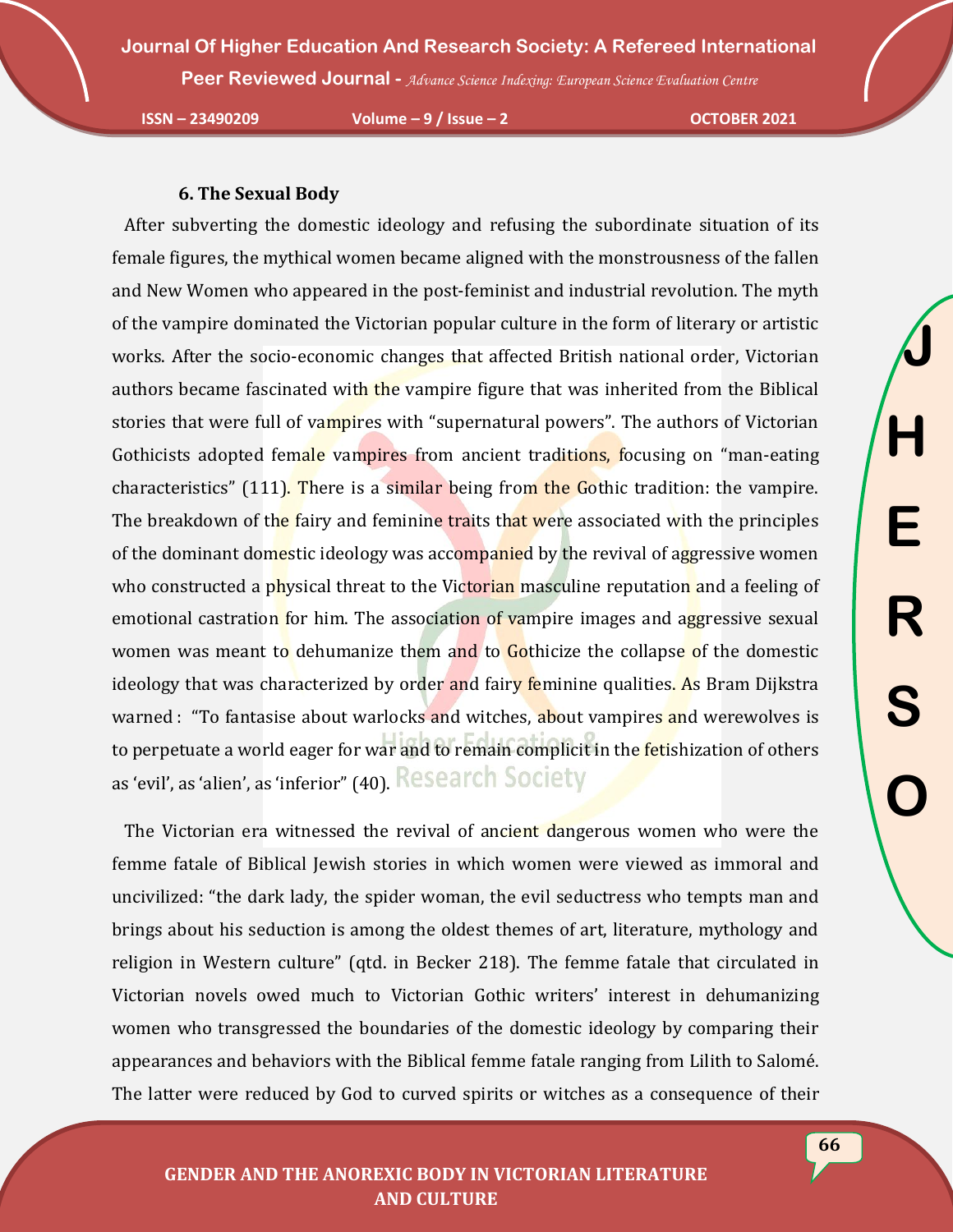**Peer Reviewed Journal -** *Advance Science Indexing: European Science Evaluation Centre*

**ISSN – 23490209 Volume – 9 / Issue – 2 OCTOBER 2021**

betrayals of the first step toward patriarchal order (Becker 218). This revival then was part of the pervasive manifestations of male-female relationships in the aftermath of industrial revolution and feminist movement.

 The monstrosity of women was apparent in the interconnection between the female and male protagonists in the novel in which the female villain stood in dark contrast to the anorexic women, possessing "a hungry and emasculating womb equipped with phallic powers of penetration [that] marks a Victorian horror of female sexual appetite" (Hurley 194). The Victorian representations of female sexual appetite conformed to the conventions of Gothic literature and the horror genre through which women turned into monsters or witches, bypassing their 'natural' human existence identified by patriarchy. While the Victorian angels were supposed to possess anorexic bodies, the visual marker of their sexual purity, and to "demonstrate their incorporeality through the small appetite and correspondingly slender body" (Silver 9), the New Women of the Victorian Gothic novels became the signifiers of **immorality** because of their sexual and unrestrained hunger for sex. In this regard, Victorian Gothicists attempted to demonize the features that threatened the patriarchal order, crystallizing male anxiety over women's possession of power. As Silver pointed out, "the female vampire illustrates, in hyperbolic form, cultural anxieties about women and hunger, in which hunger is symbolically related to women's predatory sexuality and aggression" (117). During the Victorian period when female appetite was considered as a threat to the moral characteristics identifying the image of The Angel in the House, the association of women with vampire legend served as a social critique of the decay of the impurity and immorality of the fallen women.

 The femme fatale's body became further intelligible in contrast to the Victorian's conception of the anorexic and pure female body. In other words, women who followed the domestic ideology were often displayed favorably compared to those who displayed an opposition to the conventional patriarchal order. Heroines like Agnes of *David Copperfield*, Nell of *The Old Curiosity Shop*, Esther of *Bleak House*, Amy Dorrit of *Little Dorrit* and Lucy of *A Tale of Two Cities* are mostly "modest, loyal, self-scarifying, caring,

**J**

**H**

**E**

**R**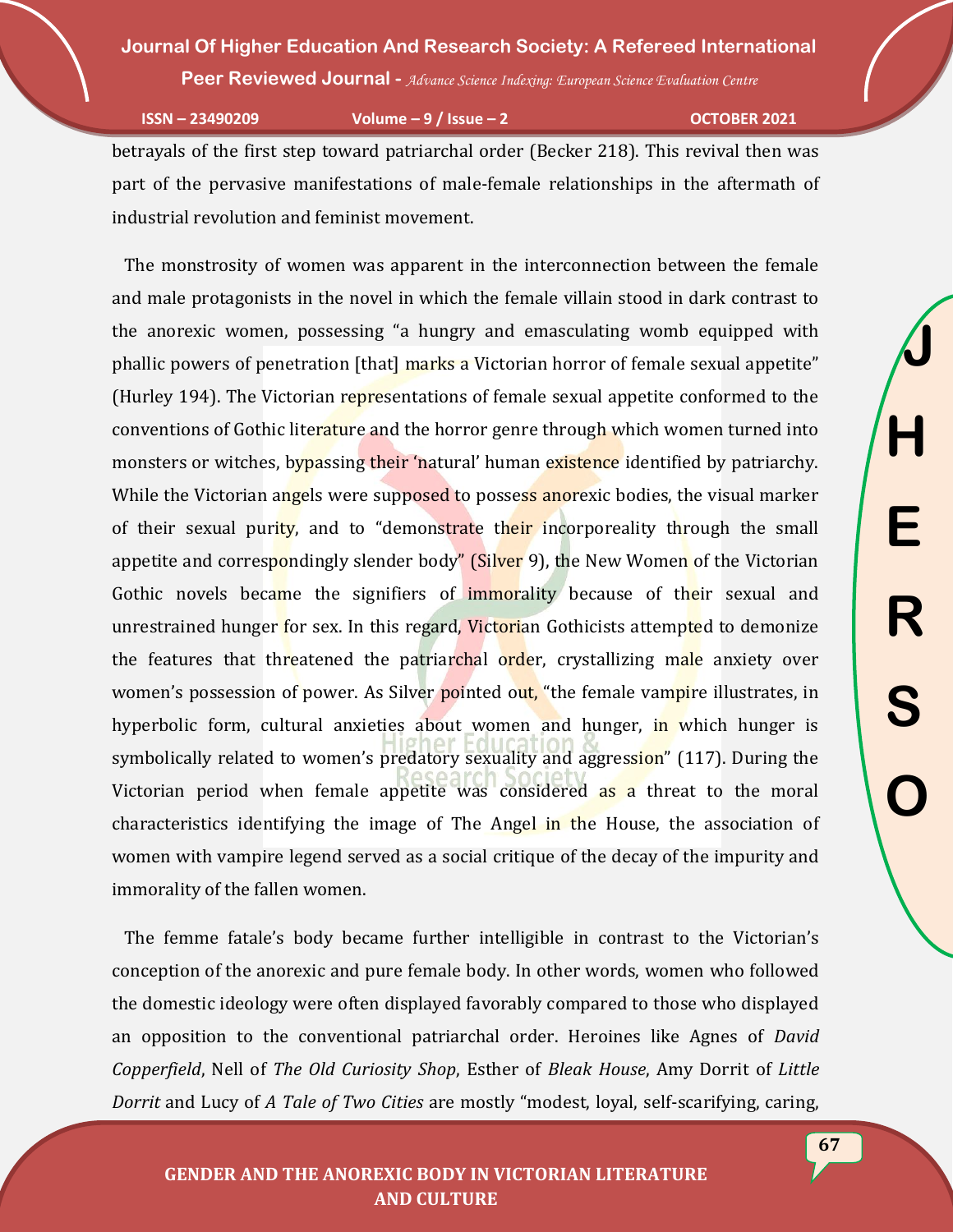**Peer Reviewed Journal -** *Advance Science Indexing: European Science Evaluation Centre*

**ISSN – 23490209 Volume – 9 / Issue – 2 OCTOBER 2021**

and subordinate to men and nurturing" (Tierney 696). Agnes, for instance, acted as a domestic angel who looked after David and compensated for his motherly love. The femme fatale, however, was represented through the spectral phenomena, a vampire or man-consuming figure.

 The hunger for food is tightly associated with the hunger for sex which is expressed metaphorically through vampirism. In *Dracula*, hunger stands for immorality as the female vampire's hunger symbolically represent women's sexuality and aggression (Silver 118). In this novel, the mouth was Gothicized as it looked for desire and sexuality. The main character Jonathan Harker is haunted by the female vampires' "voluptuous" lips" or "red lips" (qtd. in Silver 121). She was depicted as attractive female figure who stood outside the parameters of the passive women and so could use her own sexuality and beautiful physical attributes as she wished. This made her dangerous to men, for she sought male lovers by seducing them.

 The image of the seductive woman was also present in *Tess of the D'Urberville*, when Hardy represented Tess as a temptress whose monstrous mouth allures men into evil deeds: "redtop lip" and mouth" (180). It was the hungry mouth that called to mind Eve's mouth, the myth that represented the hungry for the apple which was responsible for the fall of man (14). Female vampires that circulated Victorian Gothic novels were inherited from Greek and Biblical mythology, revealing abject sexuality, immorality and the uncivilized situation of women before the creation of patriarchy.

## **Conclusion**

 When studying the inferiority of women within a patriarchal society, it is fundamental to examine the philosophical concepts that led to such differentiation. The presence of dualism in Western culture contributed to some extent to the hierarchical structure of patriarchal society. Common was the association of woman with body and man with mind in patriarchal society. This connection with the traditional soul-body dualism was apparent in the patriarchal relation between man and woman. Males were identified essentially with what was rational, while women with what was erotic, the body that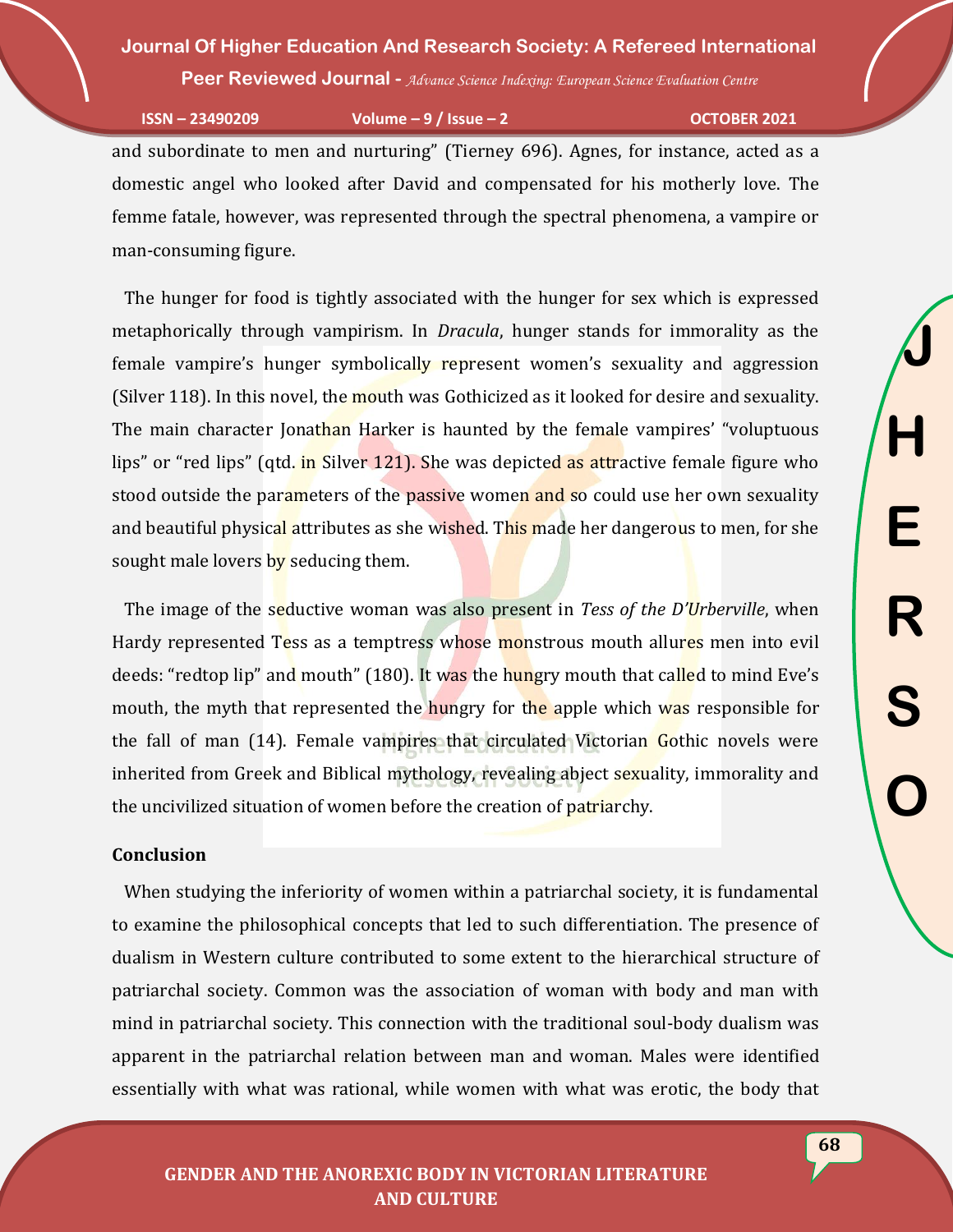**Peer Reviewed Journal -** *Advance Science Indexing: European Science Evaluation Centre*

**ISSN – 23490209 Volume – 9 / Issue – 2 OCTOBER 2021**

needed to be controlled. This view of dualistic divisions led to the rise of hierarchical controls. Women in Victorian culture and society had to ignore the desires of the body and concentrate more on spirituality and purity. The anorexic body represented purity, chastity, and domesticity, while the sexual body referred to vampiric and sexual women.

## **Works cited:**

- -Bordo, Susan. *Unbearable Weight: Feminism, Western Culture, and the Body*. The University of California Press, 1993.
- -Stoker, Bram. *Dracula*. New York: Cosimo, 2009.
- -Becker, Susanne. Gothic Forms of Feminine Fictions. Manchester and New York: Manchester University Press, 199.
- -Brumberg, Joan Jacobs. *Fasting Girls: The History of Anorexia Nervosa*. New York: Vintage Books, 2000.
- -Bynum, Walker, *Holy Feast and Holy Fast: The Religious Significance of Food to Medieval Women*. Berkeley: University of California Press, 1987.
- -Collier, Carol. *Recovering the Body: A Philosophical Story*. Ottawa: University of Ottawa Press, 2013.

-Craton, Lillian. *The Victorian Freak Show: The Significance of Disability and Physical Differences in the Nineteenth-Century Fiction*. New York: Cambria Press, 2009.

- -Dijkstra, Bram. *Idols of Perversities: Fantasies of Feminine Evil in Fin-de-Siècle Culture*. Oxford: Oxford UP, 1986. Higher Education S
- -Dotterer, Ronald L. *Politics, Gender, and the Arts*. Selinsgrove: Susquehanna **Research Society** University Press, 1993.
- -Erikson, Erik H. *Childhood and Society*. New York: W. W. Norton @ Co., 1950.

-Hardy, Thomas. *Tess of the D'Urbervilles*. New York: Broadview Press, 1996.

- -Heller, Tamar and Patricia Moran. *Scenes of the Apple: Food and the Female Body in Nineteenth-and Twentieth-Century Women's Writing*. Albany: State University of NewYork Press, 2003.
- -Holbrook, David. *Charles Dickens and the Image of Woman*. New York: New York University Press, 1993.
- -Houston, Gail Turley. *Consuming Fictions: Gender, Class, and Hunger in Dickens's Novels*. Carbondale: Southern Illinois University Press, 1994.
- -Lewica, Michelle. *The Religion of Thinness: Satisfying the Spiritual Hungers behind Women's Obsession with Food and Weight*. Calif: Urze Books, 2010.
- -Silver, Anna Krugovoy. *Victorian Literature and the Anorexic Body*. Cambridge: The